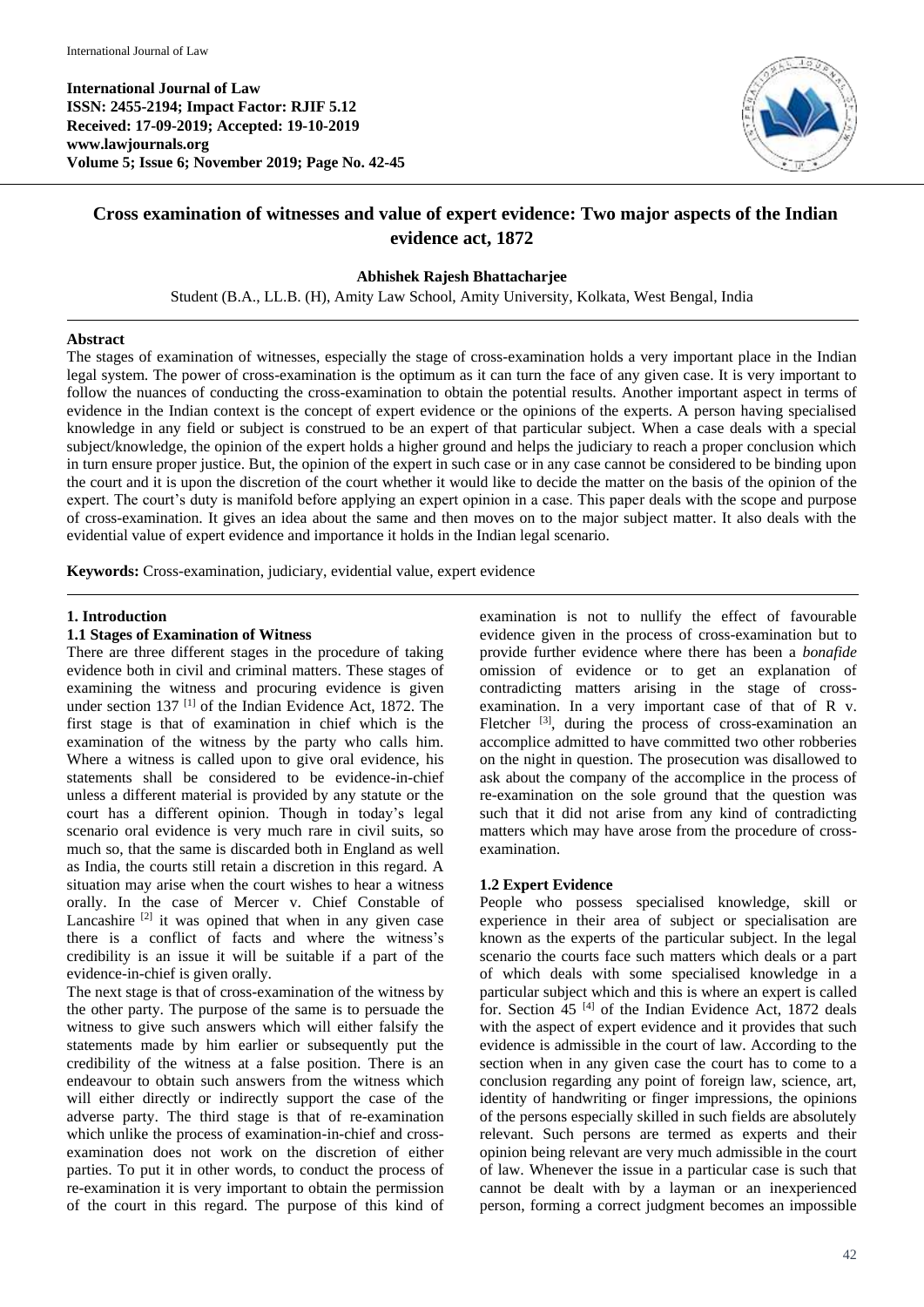task. In such situations, in order to reach a conclusion and meet the ends of justice it is very much important to take the assistance of the experts in dealing with the case at hand. It is very important to keep in mind that when the subject matter of any particular case does not deal with any kind of specialised knowledge, expert evidence not at all relevant and is excluded as has been given in the case of United States Shipping Board v. St. Alban<sup>[5]</sup>.

## **2. Scope and purpose of cross examination**

The subject of cross-examination plays a very vital role in any proceeding because it is only this process of examination which has the power to differentiate or demarcate the actual truth from falsehood. As already stated, the definition of this procedure of examination is given under section 137 $\left[6\right]$  of the Indian Evidence Act, 1872 and it is done by the adverse party. Here adverse party refers to the party other than the one which had called for the witness. Subsequently section 138<sup>[8]</sup> of the Indian Evidence Act, 1872 provides for the order in which the three different procedures for examination are to be conducted. At first, the party which calls for the witness examines the witness which is known as the process of examination-in-chief. Thereafter, the adverse party examines the witness which is known as cross-examination and is the subject matter of this paper. Lastly, if the court grants permission to either party then there can be re-examination of the witness by the permitted party. Section 146 [8] of the Indian Evidence Act, 1872 empowers the cross-examiner to put questions in addition to the questions based on the relevant facts of the case.

The main motive of the process of cross-examination is to detect the truth and determine the falsehood in human testimony. Cross examination is very important in the examination of witnesses. Due to this process many facts tend to become clear because it is in the process of crossexamination that the other party analyses all the statements of the witnesses and then asks cross questions related to the statement which was given by the witnesses in the examination in chief. The party can also ask the questions which are not related to the statements made by the witness in the process of examination-in-chief but related to the facts of evidence. The objects of cross-examination are to indict the accuracy, credibility and the general value of the statement given by a witness in the process of examinationin-chief in order to detect and reveal discrepancies or to find out supressed facts which is going to support the case of the adverse party. This process can be used by the adverse party either to weaken/destroy the case of the opponent or to establish its own case.

The concept of cross-examination also finds its roots under the principles of natural justice. An evidence may not be considered to be against any party until and unless the same has been subjected to the process of cross-examination. Thus, it may be put in this way that it is not only a technical requirement under section 138 of the Indian Evidence Act, 1872 to conduct cross-examination but the requirement also lies in the fulfilment of the essentials of proper justice. The statutory right of cross-examination by the adverse party also lies in the situation whereby the witness has already spoken against the party which had called him in examination-in-chief. During the process of crossexamination, it is very much important for the adverse party to keep in mind certain minds regarding how he shall

conduct the entire examination process.

There are many articles whereby certain pointers have been stated for the adverse party to keep in mind while conducting cross-examination on the witness. Firstly, the questions asked shall be brief and shall be done in plain words. It is always appropriate not to use any legal terminology or any kind of complex words during crossexamination because it shall be kept in mind that the witness might be an illiterate too or may be a person who does not possess a good vocabulary. Secondly, only leading questions shall be asked. Thirdly, it is very important to listen to the answer given by the witness carefully and not to quarrel with him. Fourthly, it is advisable not to ask the victim such things which he has already stated in examination-in-chief. Lastly, instead of allowing the witness to explain after each and every point, it is advisable to allow the witness to provide an explanation when he sums up.

# **3. Admissibility of expert evidence**

In criminal proceedings under various provisions the prosecution tends to produce expert evidence. In certain cases, the defence also examines the expert, mostly to counterattack the opinion of the expert on which the prosecution has relied upon. The issue of admissibility of expert opinion is a very important aspect which the courts deal with in criminal proceedings. In the case of State of H.P. v. Mehboon Khan <sup>[9]</sup>, the Himachal Pradesh High Court laid down the legal position of expert evidence after going through various judgments: -

*an expert is not under an obligation to give each and every detail with regard to the analysis conducted by him nor is there any requirement prescribed under the law that the report must contain all details about the tests conducted in the lab and how he arrived at a particular conclusion. The report under the hand of a scientific expert upon any matter duly submitted to him for examination or analysis may be used as evidence at an inquiry or trial as it is. The report submitted by a scientific expert is admissible in evidence even if no details of various tests that are carried out by him are given therein. The same cannot be said to be without any probative value because the statute does not provide that the report must contain entire procedure adopted by the expert while coming to the conclusion, which he has reached. The report of an expert is merely a piece of evidence and not conclusive proof of a fact. The opinion that the expert expresses through his report, is advisory in nature enabling the Court to form its independent opinion with the help of the report by applying the same to the facts proved on the record of that case. The report, therefore, becomes an important factor for consideration along with other evidence led in the case."*

In the above case the court very expressly stated that the opinion of the expert is admissible in the court of law. It also says that this expert evidence is not conclusive of any fact but merely acts as an advice to the court. An expert is not bound by law to provide all the details of the tests done by him to reach the opinion he has and in the absence of the complete details his opinion cannot be construed to be inadmissible. The aspect of expert evidence holds its importance in the fact that it enables the court to form an independent opinion by applying the same in the given case at hand. Utilising the opinion to meet the ends of justice is solely the work of the judiciary and the expert has no role to play here. The court shall not be bound to accept the opinion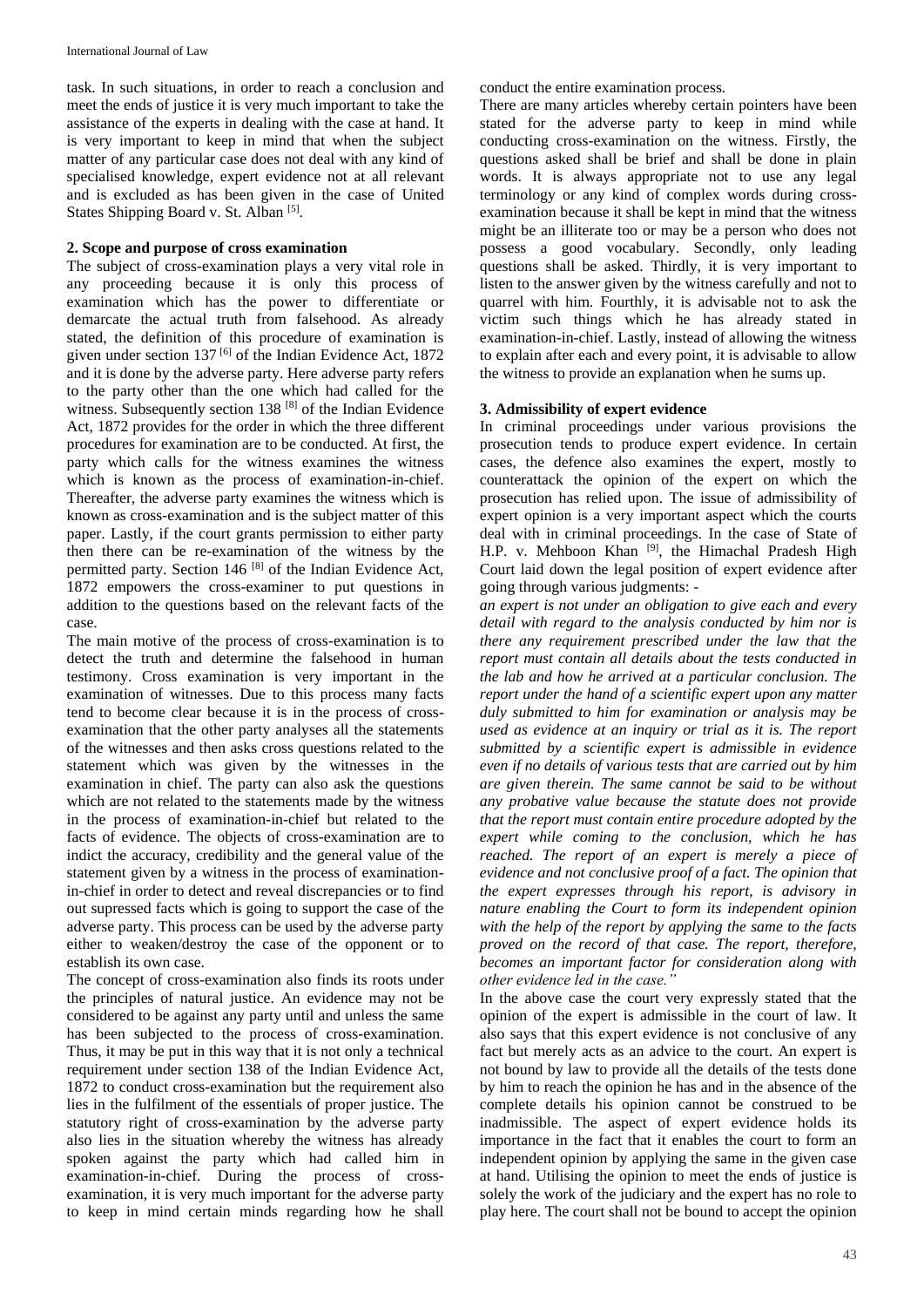of the expert if on examining the materials it finds out that the conclusion reached upon by the expert is not at all satisfactory. This means that the court has the discretion to act or not to act upon the opinion of the expert and it is not mandated to follow it blindly. It is very important that this opinion of the expert is backed by reasons and if not then the court can very well choose not to follow the same blindly.

## **4. Value of expert opinion**

The aid of experts is very much required by the court in many cases. In criminal proceedings it is very much necessary for the prosecution to get substantiation of the prosecution version from the experts like medical men, ballistic experts, handwriting or fingerprint experts, etc. Each expert possesses or is construed to possess optimum knowledge in his field or subject. As a general rule, the opinions of experts are not only admissible when it is based on the personal study of the expert and/or facts within the knowledge of the expert but also when the opinions are merely found on the facts as proved by the statements of other witnesses and/or matters of common knowledge. The expert opinion is not admissible when the same is based on material facts which are not Infront of the court and/or they are formed on the basis of hearsay facts.

Expert evidence is treated by the court with a greater sense of acceptability but it is also true that the court is not completely guided by the same, especially when the same is unsatisfactory. It is an agreeable fact that the opinion of an expert helps the court to reach a conclusion but the report of the expert cannot be treated as being conclusive. It is the duty of the court to analyse the report of the expert, compare it with other evidences and then reach a conclusion whether the expert opinion can be treated to be reliant and can be used to pronounce the judgement  $[11]$ . This implies that the main work of using the expert evidence lies with the court and the court has to apply its reasonable and judicious mind to see whether the opinion of the expert can be used or not. The role of the expert is limited only to the examination of the specialised knowledge involved in a case and make an opinion or report on the basis of that. The further analysation of the report is the work of the court.

With regard to the position of expert evidence it has to be borne in mind that an expert evidence is merely an evidence and does not decide an issue its own. Therefore, it is on the same footing as that of the evidence given by other witnesses. Position of both the evidence are same because both are given on oath, both are cross-examined and both are exposed to being prosecuted on expressing an opinion which is not genuine at all. It was quoted in the case of **Ranjit Singh v. State** <sup>[12]</sup> that *"Just when a scientific principle or discovery crosses the line between the experimental and demonstrable stage is difficult to define. Somewhere in the twilight zone the evidential force must be recognised, and while the court will go a long way in admitting the expert testimony deduced from a wellrecognised scientific principle of discovery, the thing from which the deduction is made must be sufficiently established to have gained general acceptance in the particular field in which it belongs."* 

The judges are to be provided with necessary scientific criteria for testing the accuracy of the expert opinions so as to form an independent judgment by the application of this criteria to the facts and it is the duty of the experts to supply

the above-mentioned necessary scientific criteria. As said by Phipson there is no difference between an expert who with the help of a microscope identifies a bacteria and live spectator of a robbery committed under his nose. The difference lies only in the fact that the expert has vast knowledge of microbes and knows the technicalities of a microscope fully. In cases where the witness seems to be more dependable, the opinion of the expert cannot be construed to be more important than the statement of the witness. An opinion contradictory to the above sentence was expressed in the Halsbury's laws of England:

*"Expert witnesses present certain difficulties, their evidence being a partisan character, usually evidence of opinion, and sometimes presented as fact although based on hearsay. More weight should be given to facts which are proved than to conclusions drawn from scientific investigations*  [14] *.*

Basically, the expert opinion or the expert evidence arising out of any hearsay material or news or information shall not be depended upon and shall not be given much weightage. It is not that important on any terms. It is the opinion derived out of scientific investigations which shall be given a much higher value and shall be depended upon to meet the ends of justice. Moreover, nine out of ten times, scientific experiments and investigations by high profile experts give accurate results and information which aids in speedy disposal of justice. It is always mandatory that an expert evidence shall be backed by reason in order to rely upon it. The result of the same shall be based on proper and logical reasoning. This is not possible where the same has been derived out of hearsay material. The logical and proper reasoning is possible where the evidence is a result of scientific investigation/analysis. At this stage it is also very important for the judiciary to have an insight on how the result has been obtained for the expert opinion to be applied and interpreted properly.

# **5. Conclusion**

The aspects of cross-examination and expert evidence hold a very important place in the legal scenario. Their value is of utmost importance especially in any criminal proceeding. The stages of examination make sure that the ends of justice are met in any given case. Out of the three stages of examination as given under section 137 of the Indian Evidence Act, 1872, the power and importance of the process of cross-examination is optimum. The reason behind this is that this stage holds the power to bring out the actual truth if the nuances are followed properly and can eliminate the tendency of deviation of the case to falsehood due to the statements made by the witness in the process of examination-in-chief. The fact which comes out during the process of examination-in-chief becomes crystal clear if the know-hows of the process of cross-examination is followed properly. It is also important that the order of examination is followed as per what is provided under the statutory provision, i.e. section 138 of the Indian Evidence Act, 1872. It is also very important to keep in mind that which party is designated to perform the examination-in-chief, crossexamination and re-examination. While the examination-inchief of a witness is done by the party which calls for it, the process of cross-examination is carries out by the adverse party. The process of re-examination can be performed by any party but the prior permission or the leave of the court in this respect is mandatory. It is so important to conduct the procedure of cross-examination in a proper manner